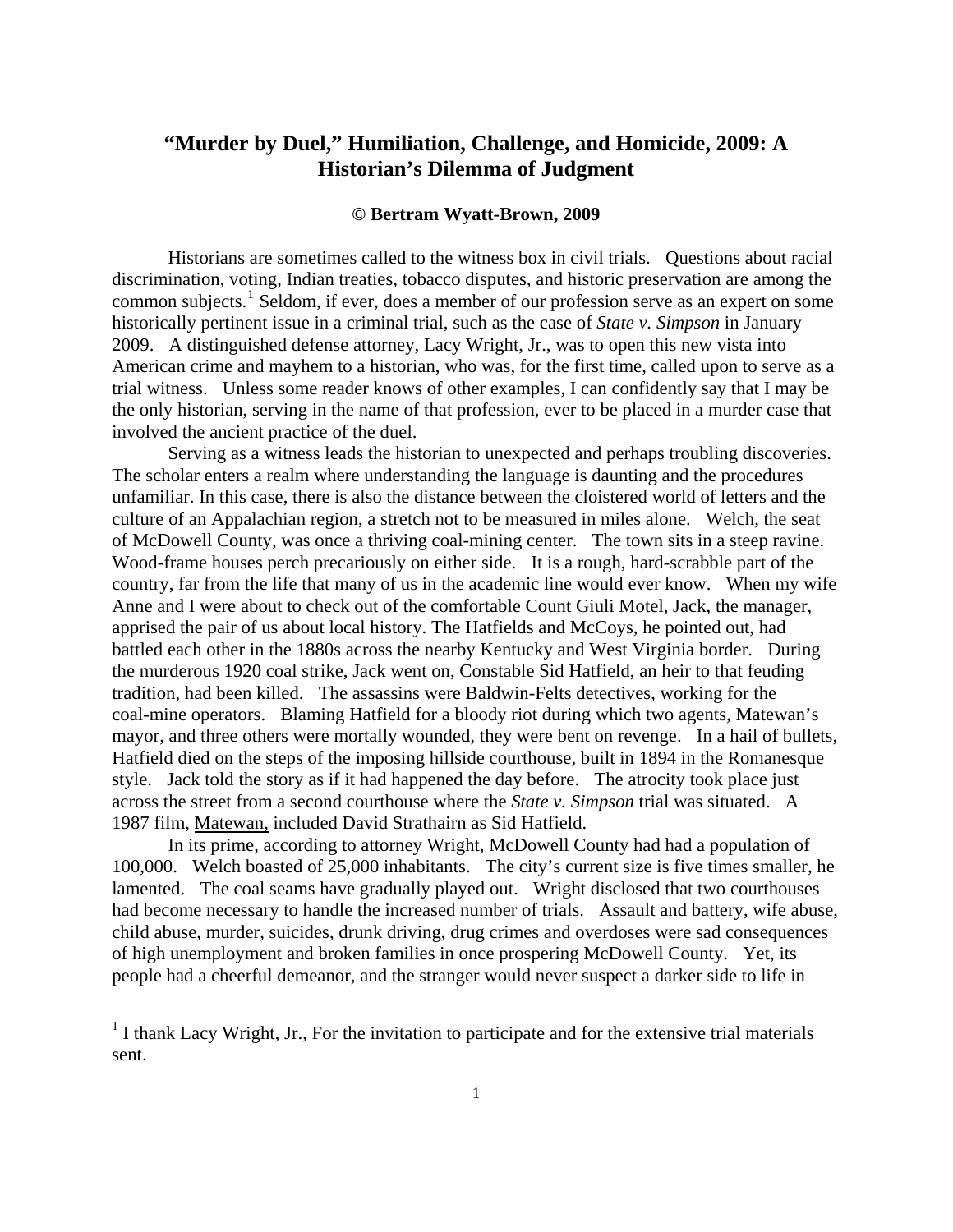## Welch.

grew broader. The individuals whom we met assumed greater interest than even the oddity of only know and converse with the individuals associated with that position. On the other hand, Learning about local history was quite revealing. But something else occurred. I had begun with a narrow focus on my duties as a trial witness. Gradually, however, the horizon the indictment and how it should be treated. Yet, by representing just one side of a trial, I could the unencumbered historian can draw upon a wider frame of reference if the sources permit.

 In late April 2008 an email from Lacy Wright, Jr.'s law office in Welch asked me to assist the defense of his client, Stephen Bryant Simpson. After I had enthusiastically agreed, Karen Roberts, Wright's efficient assistant, sent me a large packet of court documents. They included the arresting officer's report, the witnesses' statements, and photographs of the crime scene. The defense counsel wished to demonstrate that this was in no sense a duel at all.

 paint-scarring gravel. It was the elder Simpson's first Cadillac, his son later informed the court. immobilized Martin's four wheeler against a chain fence on one side and his pickup on the other. Martin leapt angrily from the ATV. Why he felt infuriated will emerge later. The circumstances were these. Standing near a gravel road in Gilliam Bottom, not far from Welch, at about 4:30 in the afternoon on 20 April 2008, Steve Simpson, age 49, shouted in fury at a passing ATV. Then doing part-time construction work when not unemployed, Simpson is hefty enough to be known as "Big Steve." Dana Martin, 41, of Northfork, West Virginia, was racing noisily back and forth on a mission to help Karen George, a friend and neighbor, prepare a move from her house in Gilliam Bottom to New Jersey. He was in the trucking business but at the moment was trying to locate a pickup for use in moving the furniture. He was speeding at about 50 miles an hour in a 15 mile speed zone, Simpson claimed. Along the roadside, a witness's grandson Tommy and other children were playing. Moreover, the trucker was also spraying Simpson's father's Cadillac with showers of Warning him to obey the street signs announcing children at play, Simpson got in his truck and

quarrel drew other onlookers to the unfolding drama. Karen George, Martin's friend, rushed up And when he did, he vowed menacingly, "I ain't gonna be empty-handed." A state trooper, According to one witness, Simpson, who has a game leg, tried to hit him with his crutch. Quickly Martin snatched it away and struck Simpson on the side of the nose, neck, and back with his Northfork volunteer fire department cell phone. Some observers said he had taken it out to call for police help. Others claimed that Martin started the fight, not Simpson. In any event, Martin pinned him against the fence. Aware of the fight which she could hear from her porch, Rema Aguire King dialed 911. The police, however, arrived after the fatality. The loud and managed to get Martin and his vehicle back on the road. Martin, though, announced that he was going home to Northfork, about two miles distant. He shouted that he would be back soon. presumably reporting what had been told him, and another witness swore that those were the exact words he yelled.

 Informed of Martin's murderous intentions, Simpson hobbled up the road about a tenth of a mile to his mobile home and grabbed his Rossi revolver with .357 Magnum bullets in the chamber. He then went back to the scene and got into his pickup. As promised, Martin returned, too. He was armed with a Sig Arms Mauser semi-automatic .45 caliber weapon. Both men held up their guns to show that they were ready. Almost immediately Martin fired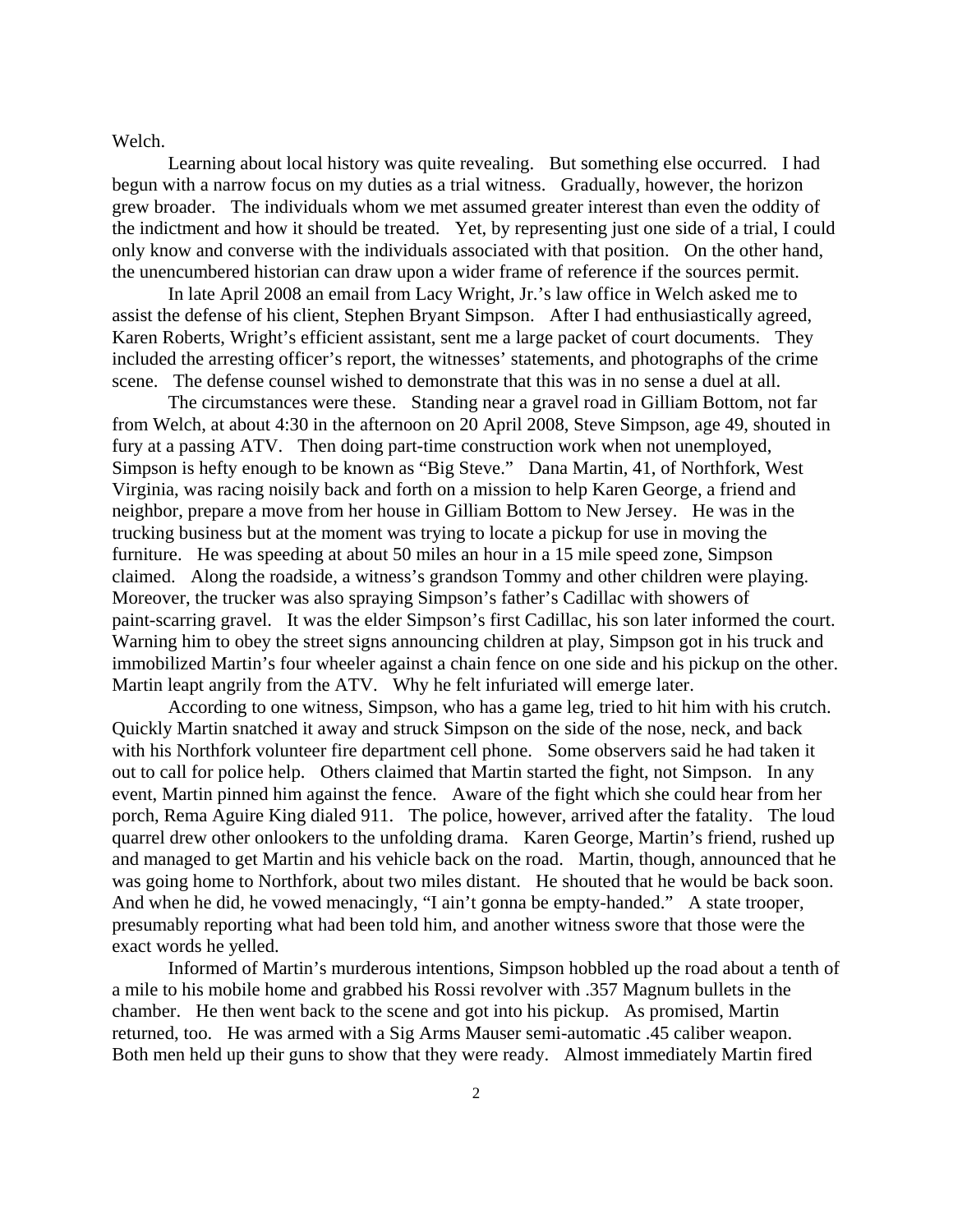exits, unharmed, with Martin closing in. Standing behind his truck, Simpson then got off five or impact must have spun him around. The second entered Martin's lower back. He fell across administered by some witnesses, he was dead before an ambulance drove him to the hospital. into Simpson's pickup, then loaded with a stack of planks. He blew out the windshield and back window. Bullets caromed around the inside of the cab of the parked truck. Simpson pushed Robert Green, his wood-cutting partner, down in the front seat and then both made quick six shots at the approaching shooter-- none effective. Then he stepped forward to get a clear view and fired his Rossi twice more. The first shot struck Martin in the upper left chest. The the hood of Simpson's pickup and slid to the ground. Despite the efforts with CPR,

similar facts didn't constitute a duel at the time the statutes were enacted."<sup>[1](#page-11-0)</sup> The language of the hung jury--what members of the bar call "jury nullification." Ordinarily, in such cases of "mutual combat" or "affray" to adopt legal terms, the survivor is subject to indictment for second degree murder or, given mitigating circumstances, the lesser charge of manslaughter. At least that is what the legal service, Westlaw, helped me find in other states where murder by duel was among the charges. Lacy Wright explained that first degree murder scarcely exists under West Virginia law, unless the case concerns multiple deaths. For reasons that the court documents fail to reveal, Sidney Bell, the prosecutor, reached back to an anti-dueling Virginia statute (1849). No other trial under this indictment had ever preceded this case, 158 years after its passage in the Virginia legislature. (West Virginia had adopted the statute after winning statehood from Virginia in 1863.) 1He admitted that no other trial under this indictment had ever preceded this case, 158 years after its passage in the Virginia legislature. (West Virginia had adopted the statute after winning statehood from Virginia in 1863.) There were, though, he added, cases in New Mexico and Alabama. He had to admit that in both instances "the state Supreme Court of those states reversed convictions saying law precluded claims of self-defense, and it set the crime as first degree murder. From that point of view, Prosecutor Bell's selection was a shrewd tactic. It invalidated the most obvious argument available--that of self protection. Yet, the indictment ran the risk of an acquittal or

and wound with intent" one Mike Jackson. He spent a year in state prison. He ran into trouble for owning guns. Felons are prohibited from possessing firearms. In April 1982, Simpson was years, the McDowell County Court ordered him to have no "uninvited or unwelcome" contact Bell, however, had one significant advantage. Simpson was a felon with a damaging record of mayhem. In 1981 with a knife he "maliciously made an assault. . .and did stab, cut unlawfully carrying an unlicensed pistol, "loaded with gun-powder and leaden shot." Moreover, during some quarrel with a bunch of others, he struck one Michael Constantino of Northfork with his fists and the butt of his uncertified pistol. With his fists he also struck Timmy Terry and Brian Ray Meade. Another victim of his wrath on this occasion was David Hines, whom he was charged with kicking repeatedly. In 2001 he was indicted for "domestic battery," according to assistant prosecuting attorney Sarah N. Hall. Then, after another two with his wife and daughter. Moreover, he was enjoined to "participate in counseling for anger-management."

 In 2003 a grand jury found Simpson guilty of "unlawfully and feloniously" possessing a gun. The arresting officers of Pocahontas County, where Simpson then lived in a double trailer, had found sixteen firearms, various boxes of bullets, several banana clips, and two switch-blade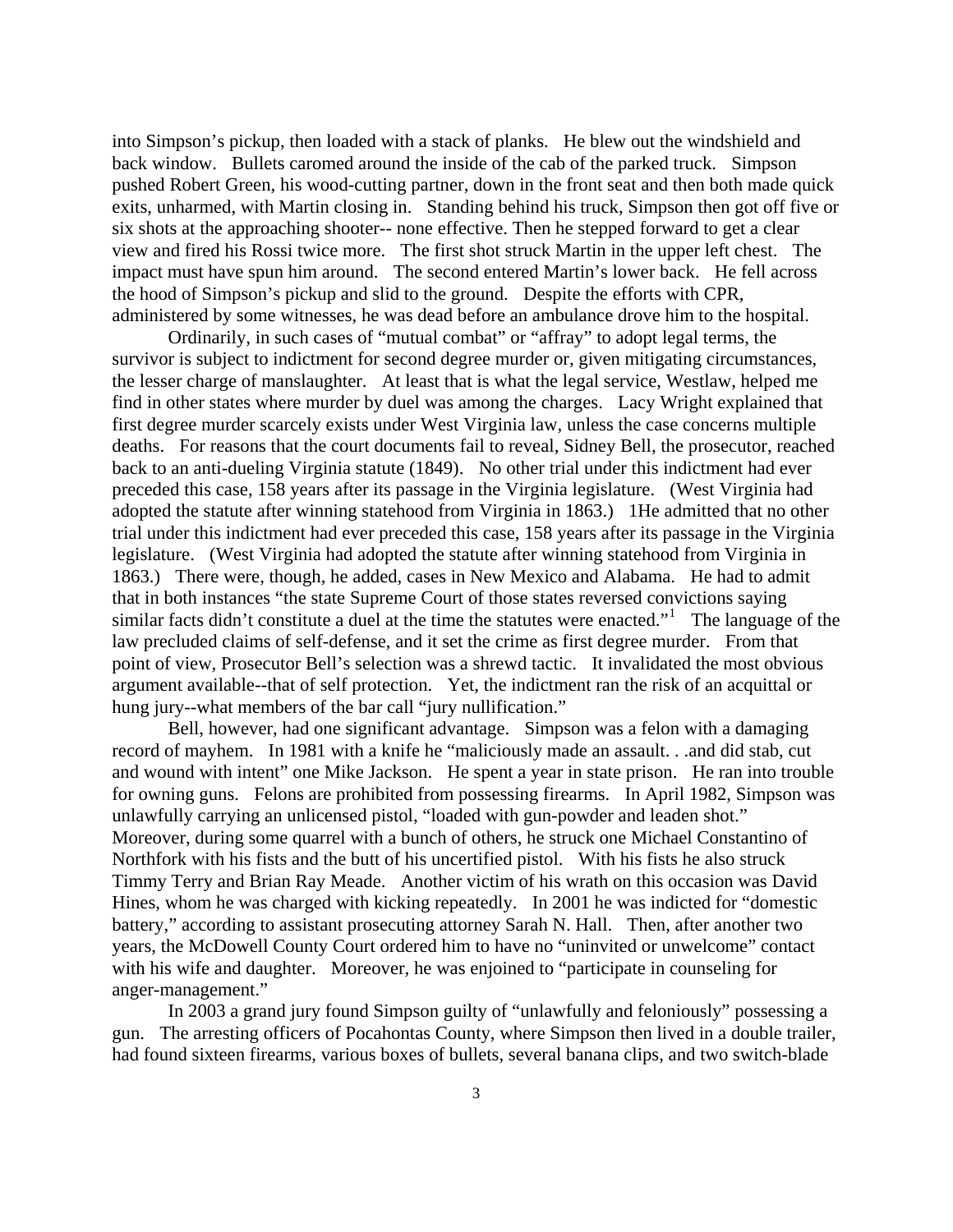restored. In that part of the nation, a gun is almost a second self. Hunting with a firearm would thus be considered a God-given or at least Second Amendment right. Simpson had so assumed than the question of murder. Nonetheless, the charge of homicide remained the more important state trooper who wrote the report about the gunfight was the originator of the idea. That source of inspiration seems most extraordinary. It is true, however, that State Trooper First Class C. K. McKenzie was Dana Martin's brother-in-law. McKenzie was nonetheless assigned to make a thorough investigation of the case. One would hardly expect that a policeman would know about a Virginia statute over a century and a half old and known to few professional historians. knives on the premises. Mysteriously no action was taken against his felonious ownership at that time. Years before, in 1985, moreover, the West Virginia Department of Corrections had sent Simpson notice that he was discharged from parole and that his civil rights had been and never applied for a license. By 2008 he had collected an arsenal of twenty or more lethal weapons in his home. He was, though, wrong in his interpretation of his restored rights. The penalty for a felon with possession of guns could run as long as five years in prison. He could also be prosecuted under a federal statute in which felons with guns faced as many as ten years in prison. In a very real sense, that indictment was more troublesome to his defense counsel issue. When I asked Judge Rudolph J. Murensky of the Eighth Circuit Court of McDowell County, about the origin of this unusual indictment, he told me that he thought the

might turn out, one or the other of the two races in the community would be highly incensed and reacted to the highly insulting words that Simpson had flung at him as he barreled down the lane. Staining a man's honor in this way was usually the grounds for a duel in the old days. Witness officer that Dana Martin had returned to her house in a state of rage. Simpson had been cussing was about to begin, Karen George herself heard Simpson repeat such language. He shouted, she years old, they referred to him as that "boy." The local white leaders, whether directly or indirectly involved, were no doubt worried for good reason about the safety and good order of That peculiarity is not the only one involved in this situation. Although little was said about it, everyone involved in the relatively small community was all too aware that this crime had racial overtones of the weightiest kind. Regardless of how the results of the impending trial perhaps in a dangerously riotous mood. Simpson was white; Martin was black. The African American did have good reason for feeling humiliated and angry. He deeply and impulsively Karen Jane George, whose furniture Martin had been working to move, told the investigating him out with racial epithets. Martin announced that Simpson had threatened to "Snatch his Nigger Ass of[f] his four wheeler," she testified. Arriving on the scene just as the gun battle declared, "I'm going to kill you, nigger." When making their statements, the white witnesses invariably treated Dana "Boo"Martin most unsympathetically. Although he was over forty the community when dealing with this volatile state of affairs.

Two continuances, for which Lacy Wright had shrewdly petitioned the court, delayed the legislator and senator, Wright had run for state governor in the Democratic 2000 primary but lost for lack of sufficient campaign funds. He is now the leading lawyer in Welch and a very trial from June 10 to September 29, 2008, and then to January 12, 2009. By that time tempers had cooled, memories faded, much to the advantage of his client, free on bond. A former state effective one.

On the day before the trial, my wife Anne, though not feeling well, and I left our house in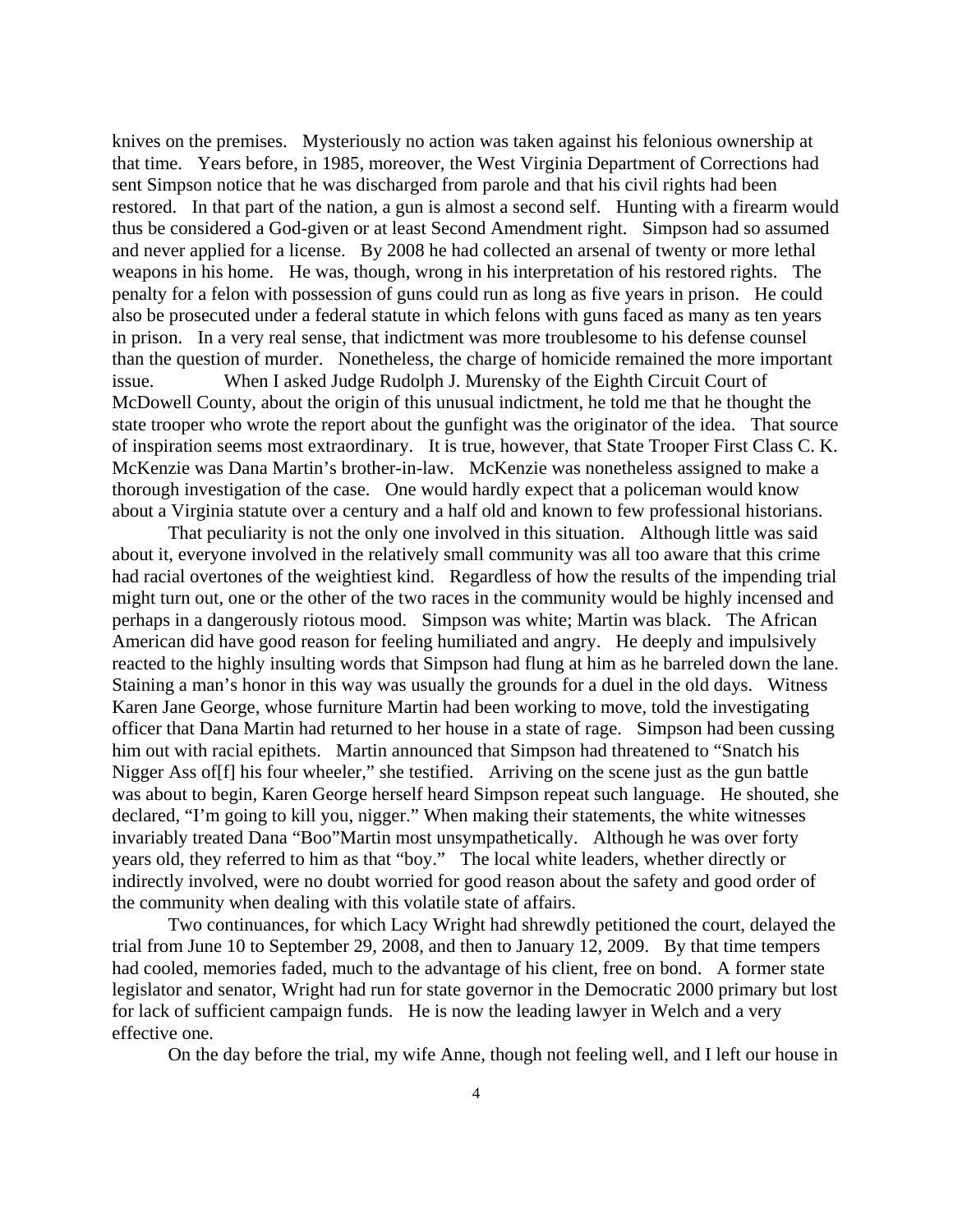Baltimore. We drove for seven hours on interstates and curving mountain roads as the shadows way. After dinner, our solicitous host arranged for us to visit the emergency room of the Welch satisfactory. Also I happened to meet Mark Simpson, the defendant's brother. He was a very accommodating orderly who kept us informed of events in the ward. It seemed, however, an began to fall. Anne, however, had felt even worse with a virus of some kind as we made our Community Hospital (which he, as a state legislator, was able to procure for the town). The long-suffering attorney and I waited four hours before her release, but her care had been quite inauspicious beginning. Yet Anne's illness was to have a bearing on later events.

Of course, all along Anne and I had been looking forward to the cross-examination that partner at the law firm of DLA Piper and my wife's nephew, had coached me on how to assume would try to trick a hapless witness like me, into making judgments of a hypothetical character. based on those facts established by other witnesses. The expectation that I would strictly follow Marbury said, was to avoid any statements that could be construed as belittling the officers of the court and the various witnesses. Also, he warned, prosecutor Bell most likely would insinuate Gilliam Bottom did not conform to the meaning of a duel, certainly not as the legislators of 1849 prosecutor Sidney Bell would undertake. Some days before we arrived, Hugh Marbury, a the duties of an expert witness. In such instances, the opposing attorney's line of attack is invariably to undermine any expert witness's credibility, Marbury explained. The prosecutor My sole duty, Marbury stressed, was to stick to the facts of the case and supply only opinions that line was the reason why I could be present during the whole trial, he continued. Other witnesses would be denied that privilege to prevent the possibility of collusion. My obligation, that my testimony was tainted because I was being paid, perhaps lavishly, to say what the defense counsel wanted jurors to hear. (I was far from being compromised on that account, although the stipend would eventually come from the Office of Public Defenders, as Judge Murensky had ordered.) Such experts as ballistics or medical specialists, Marbury informed me, can make as much as \$500 per hour of preparation, and \$800 per hour in the witness chair. Above all, I was not to express any judgment about the guilt or innocence of the defendant. My courtroom inexperience and relatively small compensation, Marbury asserted, put me in a good posture. In this case, it was clear, he said from his reading of the documents, that the gunfight at understood the term. That would be my most telling point, he reassured me.

The judge had requested that Lacy Wright have me write a summary of my testimony in a report on the traditions and practices of dueling. As most readers probably know, the source of approbation, the offended party felt obliged to vindicate his personal, family, or group honor. duello to seek reconciliation before the engagement of arms. A mutually agreed upon choice of melee, the duel was never meant to be a crime of passion,. Instead, the parties were expected to pretrial hearing on 5 January, a week before the trial date. I sent in a three page single-spaced the trouble leading toward a meeting on the field of honor had customarily been a quarrel in which the challenger grossly and publicly insulted his opponent. To retain his community's The ensuing duel was a time-hallowed ritual only allowed between gentlemen of standing. Protocols about choice of weapons, time, and place were religiously followed. Seconds, who were gentlemen of equal moral and social repute as the principals, were enjoined by the *code*  surgeon was to be present to deal with the outcome. There were other stipulations designed to assure fairness in the execution of the encounter. In contrast to a shootout or spontaneous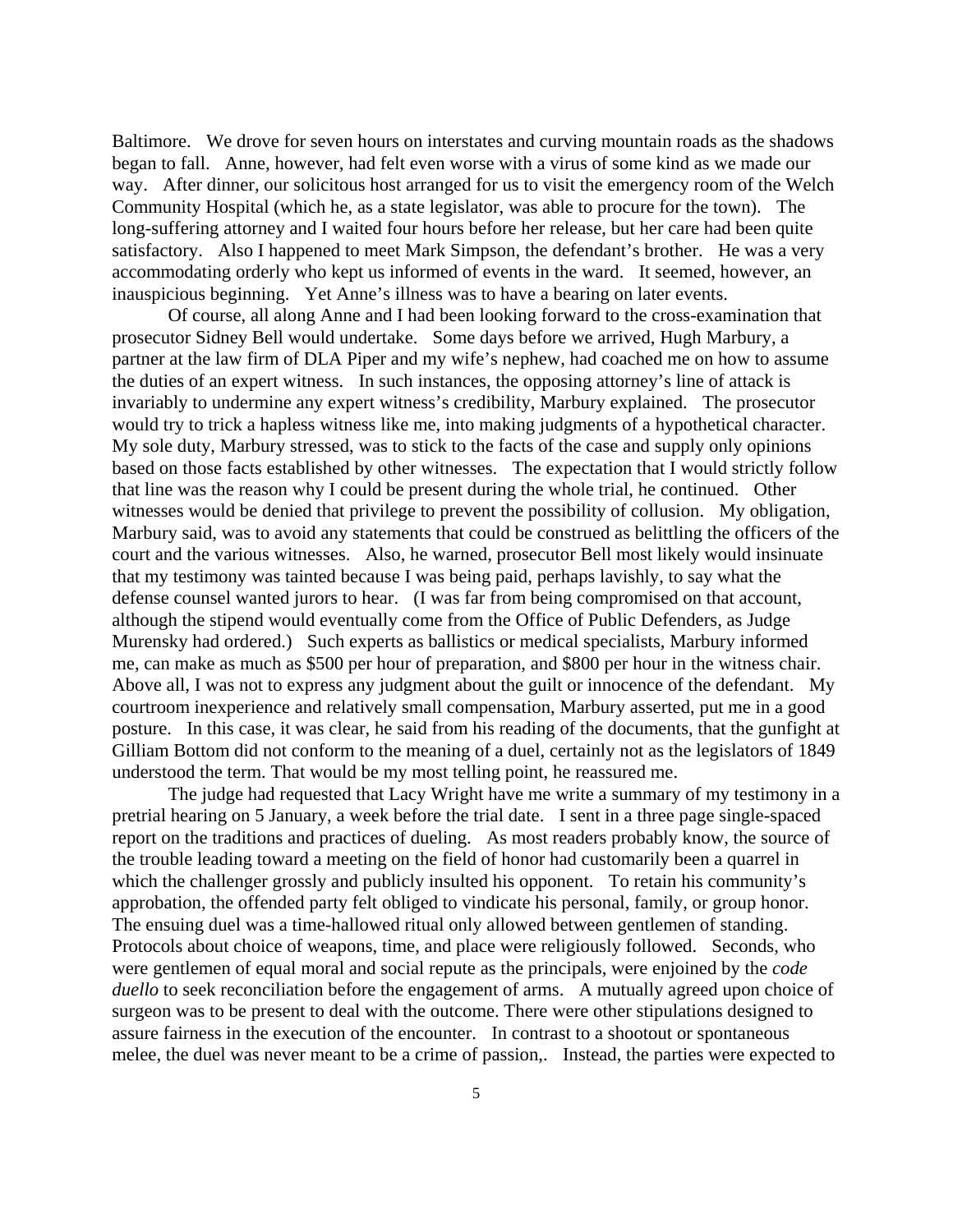effort to conform to the testimonial rules of West Virginia, as Lacy Wright had earlier requested: and a formal duel, this testifier sees no grounds for a prosecution under the Virginia statute. All my opinions are based on research that has a reasonable degree of historical certainty." agree in a rational and solemn manner on the terms of the combat. My report closed with an "Given the distinction between mutual combat or gunfight, as in the case of *State v. Simpson*,

prison for feloniously having a gun. Defense counsel argued that Simpson had the right to carry motion and rightly so. The murder by duel charge, which carried a possible death sentence as a misdemeanors (the felony charges having been dropped) would be served concurrently instead of went to the jury," Bell told the Bluefield Daily Telegraph. "It was a very, very difficult case. We A few days before the trial was to begin, Simpson had turned down a plea offer that the judge, defense counsel, and prosecutor had worked out. He would have an unspecified time in weapons since in 1985 the parole board had restored his civil rights. The judge denied that case of first degree murder, was, however, to be dropped. Simpson would serve, though, additional time for brandishing his gun as a felon. Shrewdly, as it turned out, Simpson refused the bargain. He reasoned that he might do better with a jury trial. He could plead self-defense, and the judge acknowledged that his attorney could easily support such an argument. In defiance of the indictment, however, the jury might very well accept it. Then, just before the seating of the jury, Prosecutor Bell sweetened the offer. The sentences for the two consecutively or a lesser time in prison would be possible. "I believe the case would have felt like the plea agreement was appropriate."

Judge Murensky, who had not participated in the negotiations, later questioned Simpson sentences. The defendant claimed he did. When pressed, acknowledged that the judge was not closely to make sure that he understood the difference between concurrent and consecutive bound by the terms of the plea. All this was done in chambers and not the courtroom.

quietly with witnesses and Simpson kinfolk. To her amazement, Anne heard a Simpson relation documents had earlier disclosed. Meantime, in the courtroom negotiations were underway. judge, defense counsel, defendant, bailiff, court reporter, and prosecutor. Seated high on his agreement with all that had been placed in my pretrial report. He was especially gratified with illness. Judge Murensky then invited us into his chambers. He arranged for me to have a copy West Virginia case and in which "Murder by Duel" was the indictment. The Appeals Court of and our small party spent the next hour conversing with this history enthusiast about old duels, Meanwhile, Anne and I waited patiently in the crowded courthouse corridor, conversing speak of Martin as a "boy with a chip on his shoulder," a reference confirming what the court Finally the bailiff appeared a little after 10:00 am and called on us to follow him. To our surprise there were no spectators, no witnesses, no jurors present in the courtroom, only the bench in the spacious courtroom, the judge welcomed us, though, and declared his hearty my closing paragraph that Lacy Wright had asked me to write. We also surmised from his remarks that he had been impressed with our journeying from so far away, despite Anne's of *State v. Romero* (New Mexico, 1978), with almost the same lethal circumstances as in the New Mexico had rejected the conviction and acquitted the winner of that gunplay. The judge affrays, and Civil War history.

Afterwards, in Lacy Wright's law office down the street, we met Steve Simpson and his family. He was a hefty ex-Marine, it turned out. He had joined before graduating from high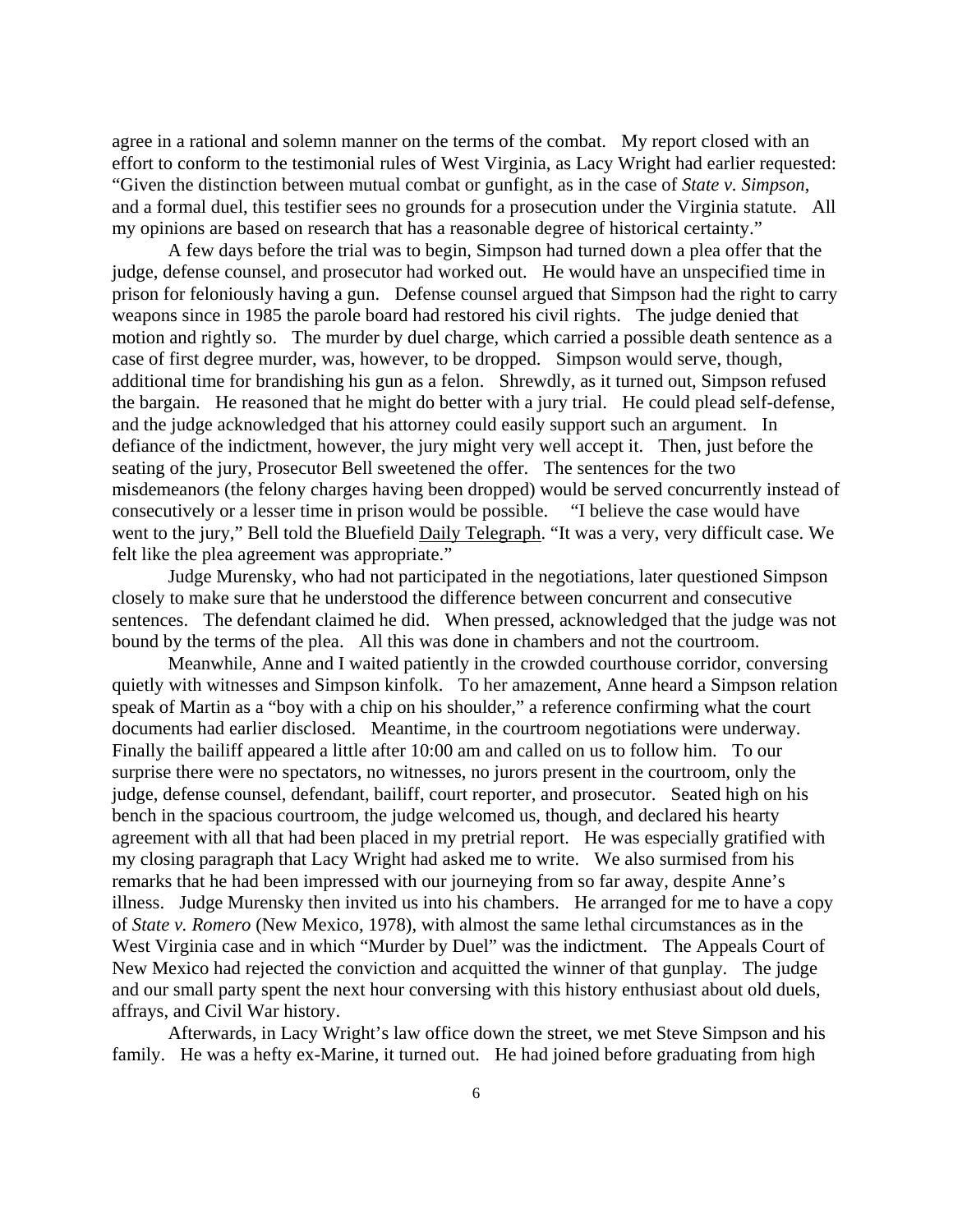whispered confidentially, "Lord knows, I ain't no saint, but I ain't never meant to kill nobody." He had to have his pain-killers, oxycodone and morphine SR 30, as I later learned. Prison in constant pain. You could see it in his face. Lacy Wright assured him that this matter would the solution, Wright conjectured. I asked Simpson if he thought Martin, given his volatility, had been on drugs. He replied that the autopsy showed no signs of alcohol or drugs. "Clean as a school. He received a leg injury during a training exercise, and he receives a military disability stipend. Turning toward me as we sat, he put his tattooed hand close to his mouth and He told the crowd gathered around that his chief worry was his survival during imprisonment. authorities are dead sure inmates would fake their agony for non-medical purposes to get the addictive prescriptions. Simpson would most likely be suspected of selling some of his painkillers to other prisoners and have the drugs confiscated. "They will kill me in there," no matter how long he had to serve, Simpson complained. It was clear to me that, indeed, he was be brought up before the judge's pronouncement of sentence. House confinement might well be whistle" he mused, shaking his head.

had threatened his girl friend with it "in a domestic dispute." Unfortunately, the weapon was Like his antagonist, Martin had problems with "anger-management." He, too, had a record, the indictment being a misdemeanor: "wanton engagement with a firearm" in 1997. Bond was set at \$5000. Unlike Simpson, Martin, however, had successfully petitioned the McDowell County Court in 2004 so that he could carry a concealed firearm. He supported his case by proving that he had earlier passed a National Rifle Association Protection Course. Then, a month before the events in Gilliam Bottom, the police confiscated Martin's gun. He later returned to him. No charges against him, though, were issued for reasons unknown.

do conform to the dueling tradition that died out by 1880, when one of the last famous duels took deliberately humiliated him. The African-American sought vindication with little thought of the means of self-protection. His honor, too, was at risk. Could he let a member of the black race From a historical perspective, the fight at Gilliam Bottom does have some features that place in Camden, South Carolina, between attorney William Shannon and planter Colonel Ellerbe B. C. Cash. Like Shannon, Martin's sense of honor had been violated. Simpson had consequences. After he had hopped in his all-terrain vehicle and sped off, Simpson was not about to rush to the Welch police station and report the fracas at Gilliam Bottom. That move could have been interpreted in the community as dishonorable, cowardly, and shameful no less than it would have scandalized a Southern antebellum community. Instead, he took up his own get away with impunity?

buddies, well versed from basic training onward in how to use their best friend, the gun at hand. practicing to sharpen his skill. To be sure, his first shots had missed their prey, but at that point 2009. But when that date arrived, the judge cancelled the hearing and did not set a new time for must take time. Needless to say, Steve Simpson was quite "nervous," Wright informed me. Martin, however, might have thought a little harder about the formidability of his opponent. With his experience in the art of killing as a Marine, Simpson would be, like all his "I am a good marksman," Simpson told a state trooper. Also, he had recently been target he was firing without a good angle on his target. Simpson's sentencing was set for 19 March it. The reason, attorney Wright emailed me, was that the judge needed a full medical report on Simpson before pronouncing sentence. To retrieve military and even local medical records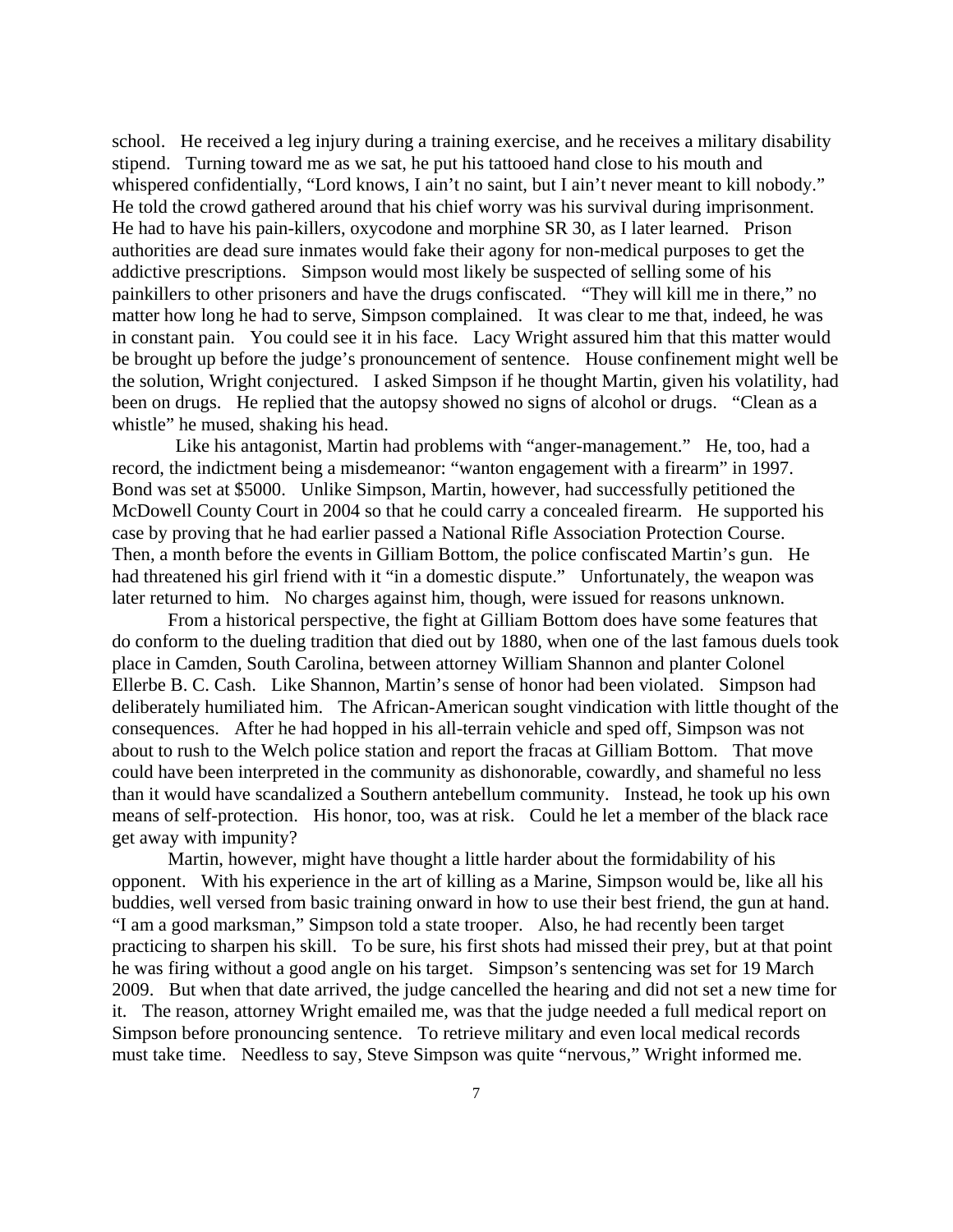The delay means more days of freedom but no doubt he would like to know his fate.

under the original indictment? My guess, though improvable, is that Simpson would have had a one reason or another. Nearly all those indicted under the pre-Civil War statutes against dueling Even in the twenty-first century, the potential jurors in McDowell County, most likely all white, citizen, who claimed not to know Simpson at all, wrote to a newspaper, "If this is not Two issues out of this case come up. First, what would have been the outcome of a trial better than 50% chance of an acquittal. In earlier times and even today, juries often ignore the strictures of the law. They may fully apprehend the evidence presented yet refuse to apply it for won their freedom or paid a small fine. No Southern "cavalier" ever hanged or suffered life imprisonment. Often in the antebellum South, juries refused to have charges leveled at all. would look favorably on the defendant. Simpson, they could conclude, was simply defending his life and that of his fellow worker, Robert Green of Algoma Bottom. One McDowell County Self-Defense, what is?"

felonious crime had occurred 27 years earlier. He was then only twenty years old when he went gun in McDowell County, whatever his past sins might have been? Moreover, with a game leg in a brace that had to be unhooked when he sat down, Simpson, a veteran, would have most Other factors suggesting a sympathetic jury are worth mentioning. After all, Simpson's to prison for a year. Furthermore, the Simpson family is well respected. Simpson's father, Harold Simpson is a pillar of the community. He preaches to congregations at the Old Fashioned Full Gospel Church, located in Northfork, West Virginia, and the Trinity Full Gospel Church in Amonate, Virginia. So we later learned after meeting him in Lacy Wright's law office. Steve's brother Mark, whom we had met the night before at the hospital, is a genial, conscientious worker, not given to problems with the law. Besides, what man did not own a likely garnered the sympathy of his peers.

Or, maybe not. Much would depend on how well liked he was in Northfork Hollow and beyond. Moreover, the jury was not entirely composed of neighbors. Most were from other and judgments leading to a consensus, pro or con, spread quickly in such a place, even when the parts of the county. Out of a total of 68 in the jury pool, two were black, one of them from Northfork and likely to be excused as a neighbor. Lacy Wright told me that Simpson personally knew only one of the selected jurors if, that is, the jury had been seated. Nonetheless, words parties involved may not be personally known.

case, as a defense counsel's witness, the historian reaches a limitation. We never met any of the though, from what the judge said that my pretrial statement and our very courtroom presence had sickness, and the outcome might well have been the same. But we are inclined to believe that Another concern is the state of the black community throughout this situation. In this Martins, nor should we have under the circumstances of my hiring. We gained the feeling, helped him decide the case the way he did. We could have stayed home because of Anne's our appearance under such circumstances of health and distance made some difference.

children and a fiancée, all dependent on his trucking business. Other anguished family members may also have been outside the judge's chambers. While in chambers Judge Murensky was eagerly pulling out from his extensive library shelves volumes of his favorite Civil War readings, we heard wailing outside his chambers. Someone said he thought it was Dana Martin's family. He had left behind ten children and step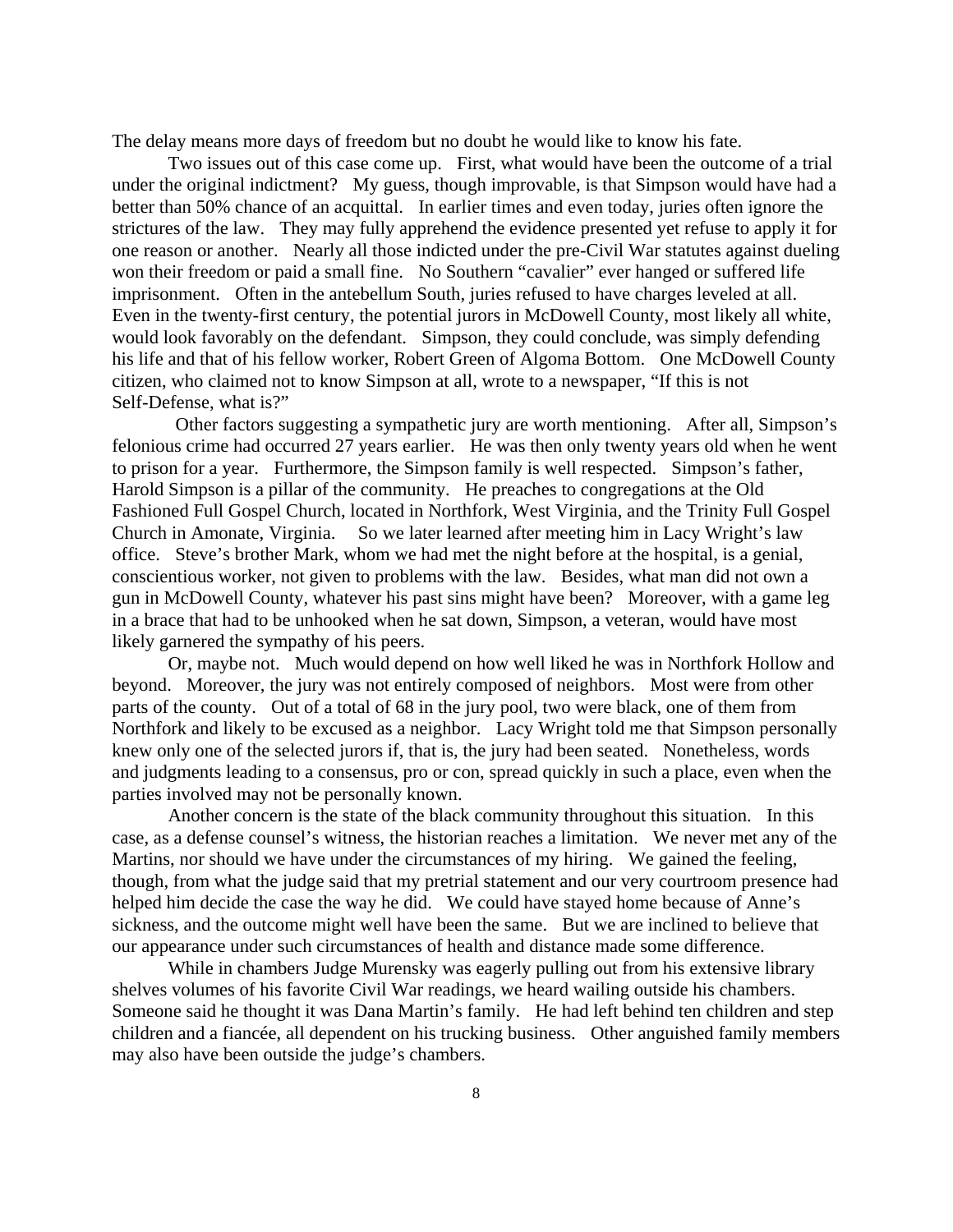canceled trial, Simpson returned to the courthouse to face two hearings before Judge Murensky. Simpson left ninth grade in high school, but he had earned a GED while in military service. The shots three times a day, 50 N and 30 R three times a day [insulin]" along with metformin for type moderate affective disorder.) Also for his problems with depression, Simpson added, he was on After our return to Baltimore, we learned from attorney Wright that two days after the I obtained a transcript of the event from the court reporter. The judge asked Simpson if he understood that "murder by duel" was second degree murder, whereas first degree murder carried the death penalty and only egregious circumstances would elevate the felony to the highest level. He replied that he did. The judge ascertained that he could read and write. court also learned that Simpson suffers from Post-Traumatic Stress Disorder. Medications? Simpson explained that after his injury he had been paralyzed for over two years and still had pain and limited use of his right leg. The judge then asked about the daily dosages. "I—I take 2 diabetes. He also took "Alprazolam, a nerve medicine," he said. (It belongs to the benzodiazepine category or Xanax and used for episodic anxieties that arise from moods of Paxil.

Taking considerable care, Judge Murensky sought to discover as much as he could about he went on, he had been clean since 1981. With Simpson's willingness to sign the papers for a plea of guilty to lesser charges, the judge accepted his request for a "waiver of indictment or a warrant." That means a grand jury would not be called on his case. By pleading guilty, the judge warned him, he would face "the maximum penalty," which would possibly be "two Simpson's circumstances. He did so because diminished mental acuity would be taken into account in sentencing. The judge wished to know if this array of heavy medications affected Simpson's "ability to think clearly." Yes, the defendant confessed; they did interfere, leaving him "groggy at times." He had once been an alcoholic, Simpson confessed when asked. But, consecutive one-year sentences."

recollect events and assist in his own defense. The judge pointed out to Simpson that he had not "vagueness," as he put it, given the historical and cultural distance between the 1849 legislation an affray, an affray being what most people would think of as a gunfight or mutual combat." In Throughout this lengthy post-trial hearing, Judge Murensky was probing in his questioning. He also queried attorney Wright about his client's mental health and ability to accepted Wright's motion to dismiss the charge of murder by duel. That was despite its and the present. On the other hand, not "all 23 rules of the code duello would have to be proved." Judge Murensky was right. Oftentimes the exact protocols were not followed to the letter in the Old South but were still considered duels and not simple gun exchanges. The judge likened the charge to the football rules in the early twentieth century, "when they were thinking of outlawing it." But the state would have had to establish, he noted, that "it was a duel and not his view, that would be a prosecutorial argument unlikely to impress a skeptical jury.

procedures, and likely outcomes, if he were to have his case before a grand jury. While my wife and I wondered on the morning of the trial the reason for the delay, it seems that the prosecutor pled "guilty" on the count of "involuntary manslaughter" and "guilty" on the charge of There followed a lengthy questioning of Simpson's understanding of the charges, had offered Simpson and his family--father, brother and two daughters--to consider the prosecutor's plea bargain of two felonies reduced to misdemeanors. They had done so. He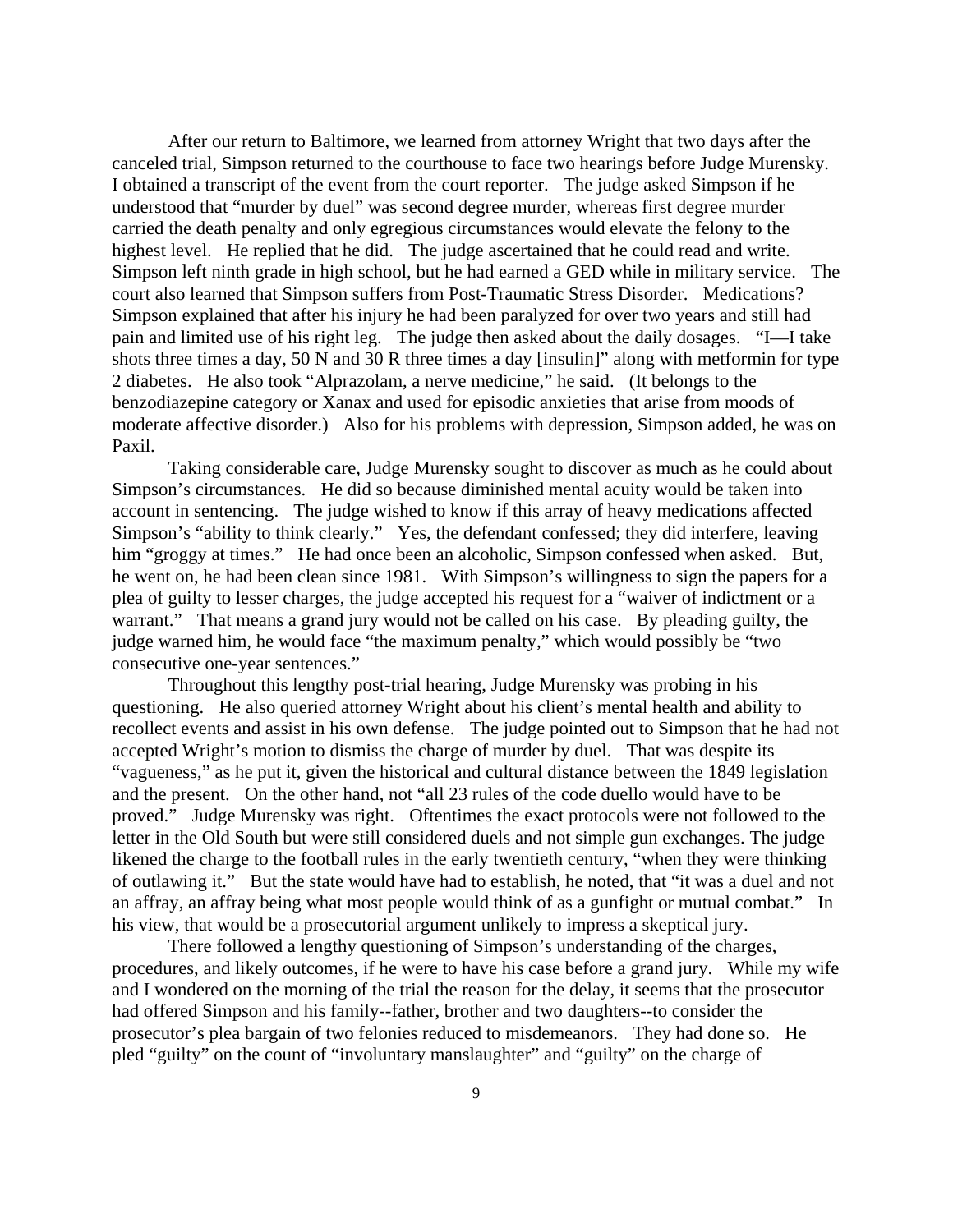"brandishing a firearm" when a felon.

had died, his son would have been charged with the same, original indictment and most probably convicted. He accused the prosecution of not calling all the witnesses, implying a racial bias. simply not true. One of the participating troopers was himself an African American. Yet, as in and gun-fighting. Who was more to blame, Martin, the black, or Simpson, the white? They At this post-trial hearing Dana McDaniel, Dana Martin's father, who lives in Florida, appeared in Welch to register the family's objections to the plea bargain. The judge could have refused to have him participate since he had not been a witness to any of the events. Generously, though, he allowed McDaniel to speak at the end of the hearing. The first point McDaniel made was that his son had been shot in the back. The circumstance suggested to him that Martin was preparing to leave the scene. The judge pressed McDaniel to admit, however, that it was not a duel but "a gunfight." McDaniel reluctantly agreed but argued that, if Simpson Some, indeed, were black. Simpson had been "proven to be a racist," McDaniel declared. But there his testimony ended. His charge that not all the witnesses had been interviewed was so many similar instances, witnesses' accounts differed widely. So, it would be practically impossible to work out the exact timing and circumstances in the rapidly unfolding altercation both had showed their weapons to each other before the firing commenced.

 After the hearing closed, the Martins and others in the black community loudly protested in front of the courthouse doors. Yet, no riot developed. No reporter from the Bluefield Daily Telegraph nor a journalist from any more distant newspaper showed up at any point in this affair. No television crew was poised to shoot a good story. When the arrest for murder by duel f irst had been announced in the previous spring, US News, Associated Press, and MSNBC had covered the unusual case. By this point, public interest had vanished completely.

media. On the other hand, as Anne Wyatt-Brown reports, a woman complained of unfairness in from Welch resented the way her town and county had been stereotyped as a veritable Dogpatch. boarded stores returned to somnolence, except for sporadic spurts of traffic. Sentencing did not manslaughter and another year for brandishing a gun when a felon. The sentences are to be At first, Welch citizens had been pleased at the unexpected attention in the national bitter terms, as we waited in the hall for the trial to begin that Monday morning. The woman After the trial was aborted, the white crowd dispersed, and the Martin family drifted off. Thereafter, all was undisturbed and unheralded. The once busy streets of Welch with its occur until 4 August 2009. Judge Murensky ordered Simpson to be imprisoned at the Southwestern Regional Jail at Holden, West Virginia, to serve one year for involuntary served consecutively.

would be served concurrently. Simpson and his family, he reported, "were totally surprised by Defense counsel Lacy Wright appealed the decision on the ground that the original arrangement, which was offered and which Simpson accepted, stipulated that the sentences the Court's sentencing." "Misrepresentations" and "manifest injustice" were the terms Wright employed. In his presentation, Simpson, on Wright's advice, withdrew his agreement to the plea. He thus was requesting a trial under the original indictment of "murder in dueling." When, earlier, Judge Murensky was probing Simpson's understanding about the guilty plea, however, he had asked the defendant, "Now, do you, understand that after I sentence you, if you do not like or approve the sentence that I give you, that is not reason, in [or] of itself, excuse me,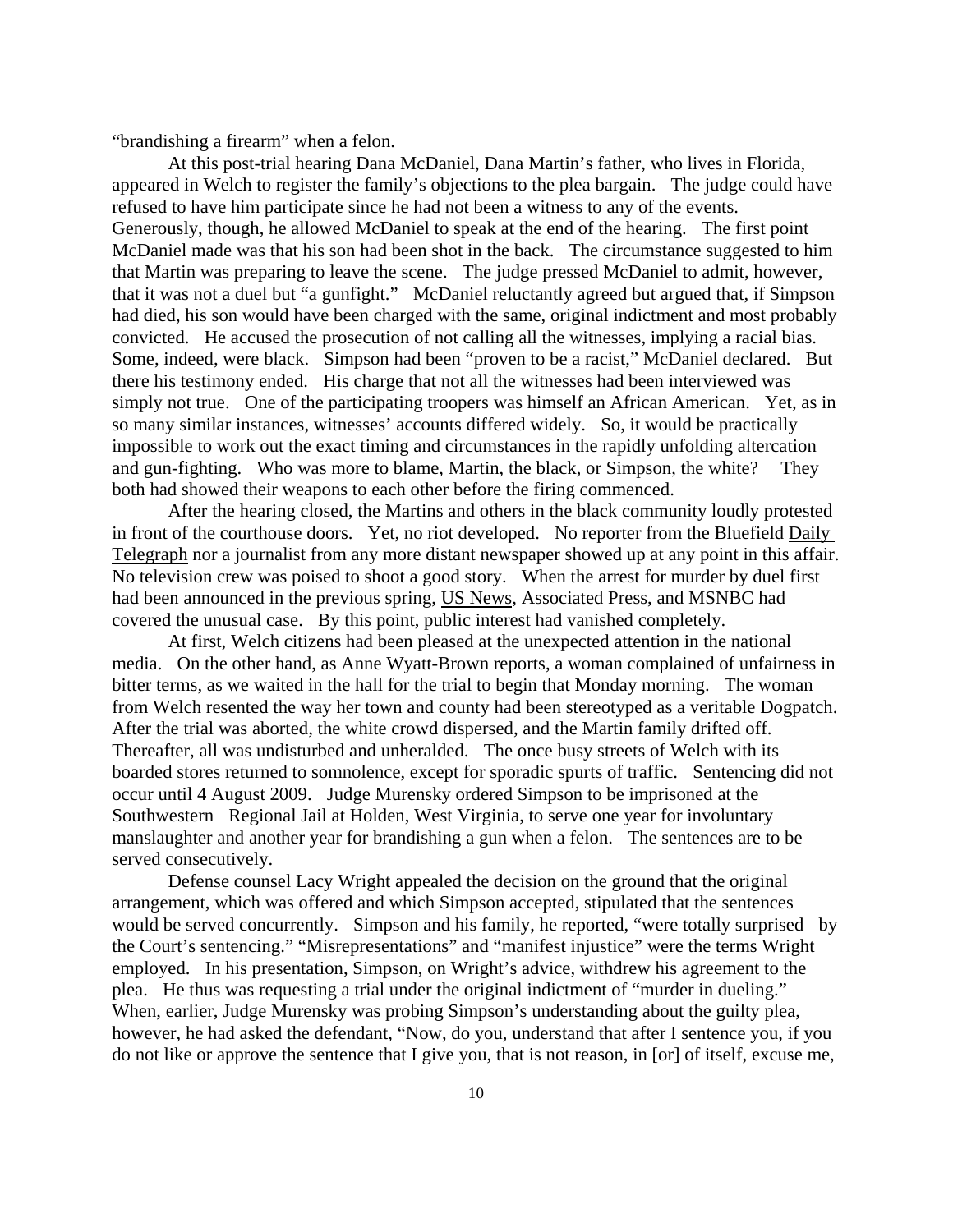defend his two-year prison assignment. Judge Murensky argued that the transcript of the were, he pointed out, dissatisfied. As a result, Murensky reminded defense counsel he had Simpson, the judge maintains, received a "good" sentence and one, he pledged, that will not be to try to then withdraw your plea?" "Yes, Sir, I do." But Simpson and Wright were also appealing the judge's ruling on other grounds. The rationale was that "the defendant is the primary caretaker of his young granddaughter; community sentiment, leniency, and the facts and circumstances surrounding the plea negotiation." This motion to withdraw the plea and return to the first charge in hope of a reduced sentence provided the judge with the opportunity to pre-sentencing hearing did not "support the defendant's allegations that the Court committed itself" to a one-year time in prison. Besides, both families, the victim's and the offender's, allowed McDaniel to make his case, a rare deviation from courtroom procedure. Actually, altered in any way.

this was an offense of passion and not a duel to contemplating larger matters. That perspective The historian, with no contact possible with the Dana Martin family and their friends, reports no easy final judgment of the case. But the experience of being involved was enlightening. My attitude had changed from expecting a straight-forward presentation of why recognized the complications about race, community solidarity, the clash of personalities, and the unknowable circumstances that may lie behind a sequence of events of this kind, no matter how phrased in legal terms.

handled by all those involved, that is, the judge, the prosecutor, and the defense counsel. West reproach. Perhaps, as Lacy Wright maintains, Judge Murensky had more to do with the plea offer of a concurrent sentence than appears in the actual transcript, certified by the County Clerk. Fighting hard for his client, as an attorney should, Wright may have expected more mercy than A final question arises: how well, one ponders, was justice really served? From the legal perspective, the result is satisfactory. I came away with respect for the way the case was Virginia jurisprudence may be currently and justly questioned at the state Supreme Court over matters of political favors for campaign gifts. But the Court in McDowell County is above *lex dura*, hard law, than the Court, after considering all the factors, would countenance.

judge that a concurrent sentence was inadequate. Certainly others in the black community concurred with McDaniel's protest. Even so, a two-year residence in prison might scarcely satisfy the black community. But then, Simpson's precarious health and the very likely prospect Indeed, one could speculate that Martin's father, Dana McDaniel, had impressed the of a serious decline during two years of imprisonment are circumstances that cannot be dismissed. Simpson will soon enter the gates at Holden, some sixty miles from Northfork Hollow. How he will fare there would be hard to predict.

matter the jury could not set aside. The result might even have meant a lengthier time of incarceration, possibly as much as ten years if the federal law was applied.. From the historian's view, there seems no clear answer about what the best, the fairest outcome should Disappointing as it was not to have the experience of testifying, I think Simpson would have won his case against murder by duel. A courtroom trial could well have led to jury nullification. Simpson's white skin, military service, game leg, and connections in the community almost guarantee it. That was a consequence to be avoided if only because of black resentment of white justice. But in that same trial, "brandishing a gun" when a felon was a